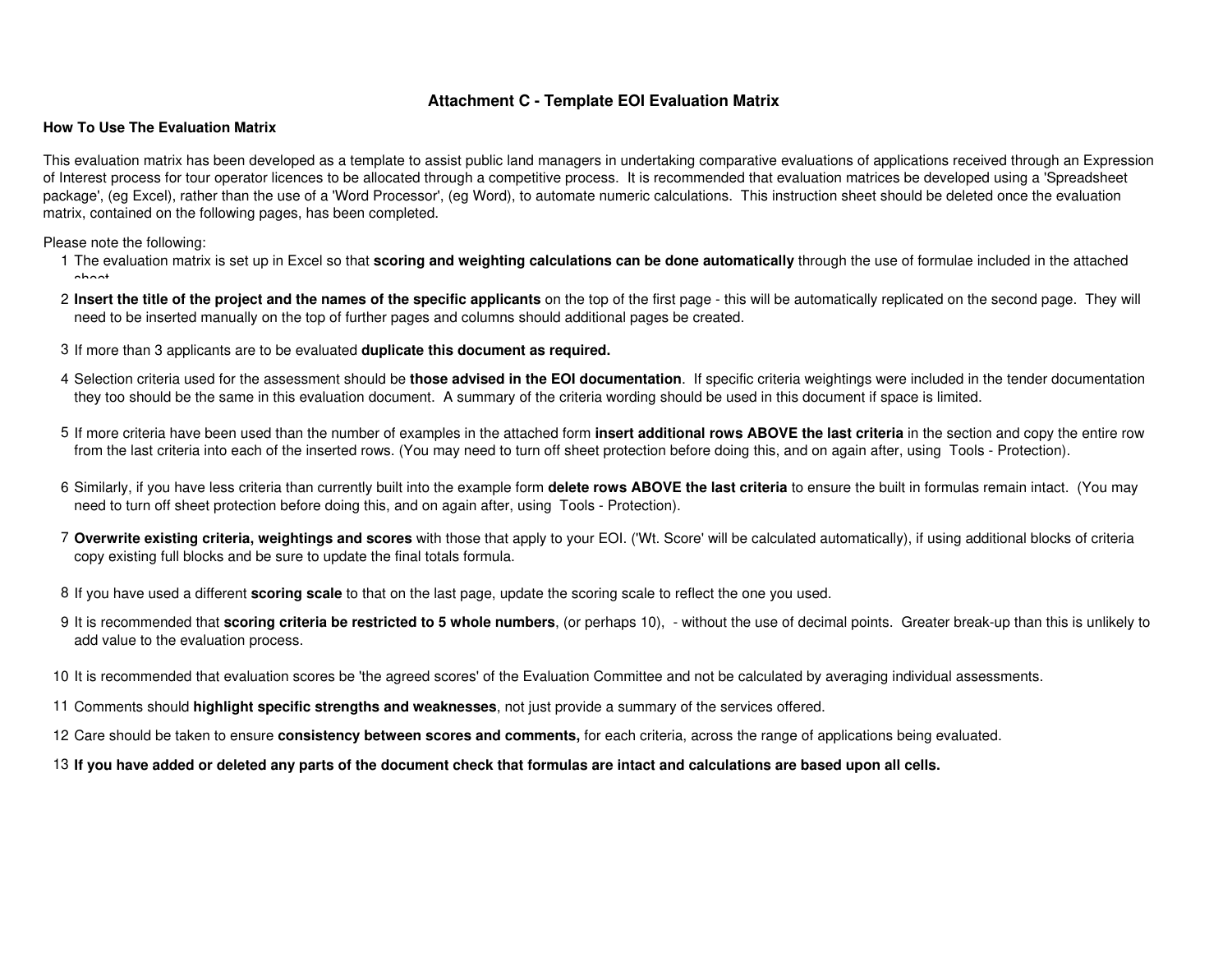## **Template EOI Evaluation Matrix**

[Insert project title here]

| <b>OPERATIONAL CRITERIA</b>                                             | Applicant 1 [insert name here] |             | Applicant 2 [insert name here] |                     | Applicant 3 [insert name here] |  |             |
|-------------------------------------------------------------------------|--------------------------------|-------------|--------------------------------|---------------------|--------------------------------|--|-------------|
| Selection Criteria [insert criteria for                                 |                                | Wt.         |                                | Wt.                 |                                |  | Wt.         |
| this project]                                                           | Wt.* Comment                   | Score Score | Comment                        | Score Score Comment |                                |  | Score Score |
| 1 Capability and Experience<br>$\overline{5}$                           |                                |             |                                |                     |                                |  |             |
| 2 Environmental Management<br>$\overline{5}$                            |                                |             |                                |                     |                                |  |             |
| 3 Activity Safety<br>$\overline{5}$                                     |                                |             |                                |                     |                                |  |             |
| 4 Social benefits of tour or<br>$\overline{4}$<br>recreational activity |                                |             |                                |                     |                                |  |             |
| 5 Economic benefits<br>$\overline{4}$                                   |                                |             |                                |                     |                                |  |             |
| <b>Cultural and Community</b><br>$\overline{\omega}$<br>6<br>Engagement |                                |             |                                |                     |                                |  |             |
| 7 Business Management<br>$\overline{5}$                                 |                                |             |                                |                     |                                |  |             |
| 8 Customer Service<br>$\overline{4}$                                    |                                |             |                                |                     |                                |  |             |

Page 1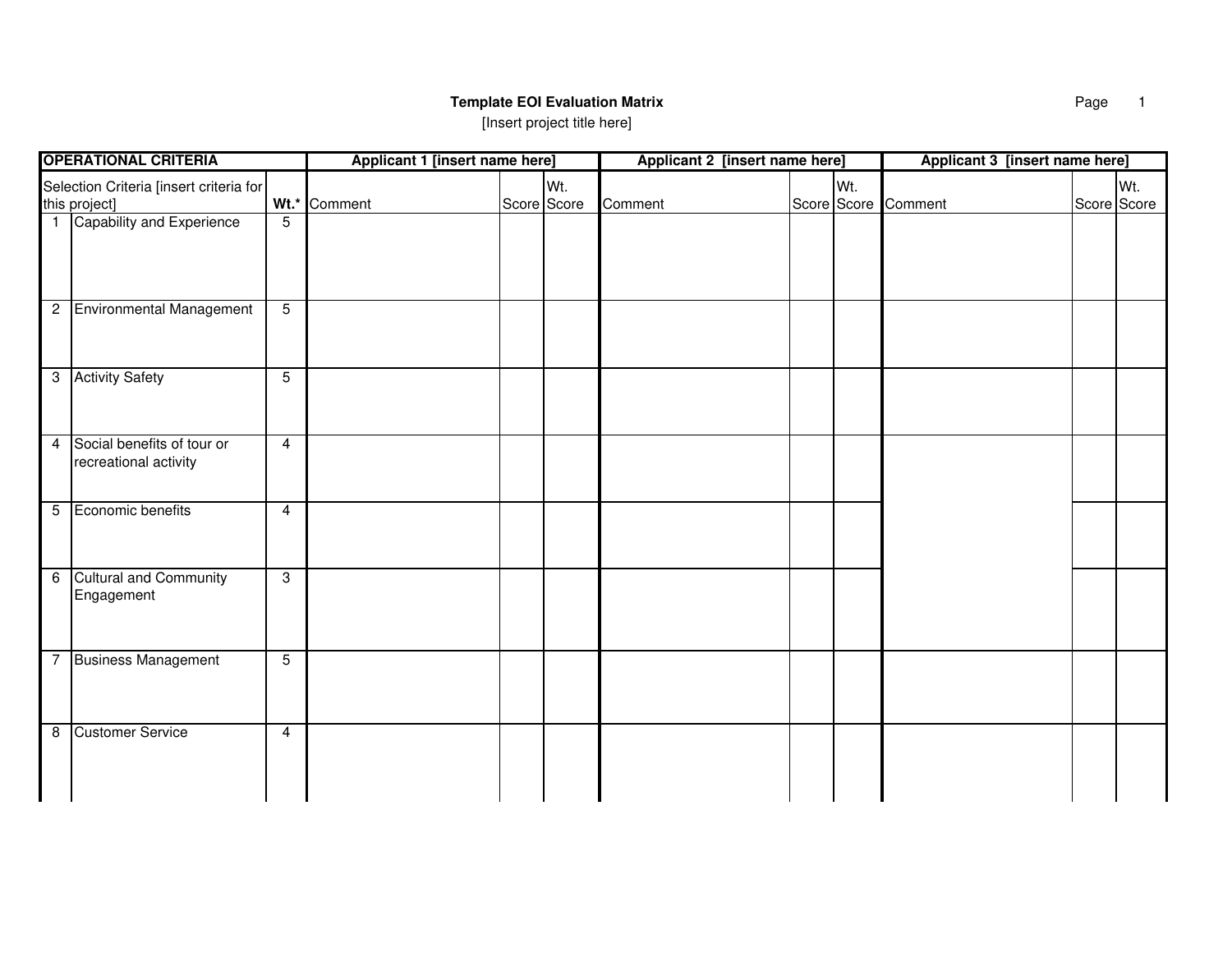|                                         | Innovation |  |  |  |  |  |  |  |
|-----------------------------------------|------------|--|--|--|--|--|--|--|
|                                         |            |  |  |  |  |  |  |  |
|                                         |            |  |  |  |  |  |  |  |
|                                         |            |  |  |  |  |  |  |  |
| <b>Total Operational Criteria Score</b> |            |  |  |  |  |  |  |  |